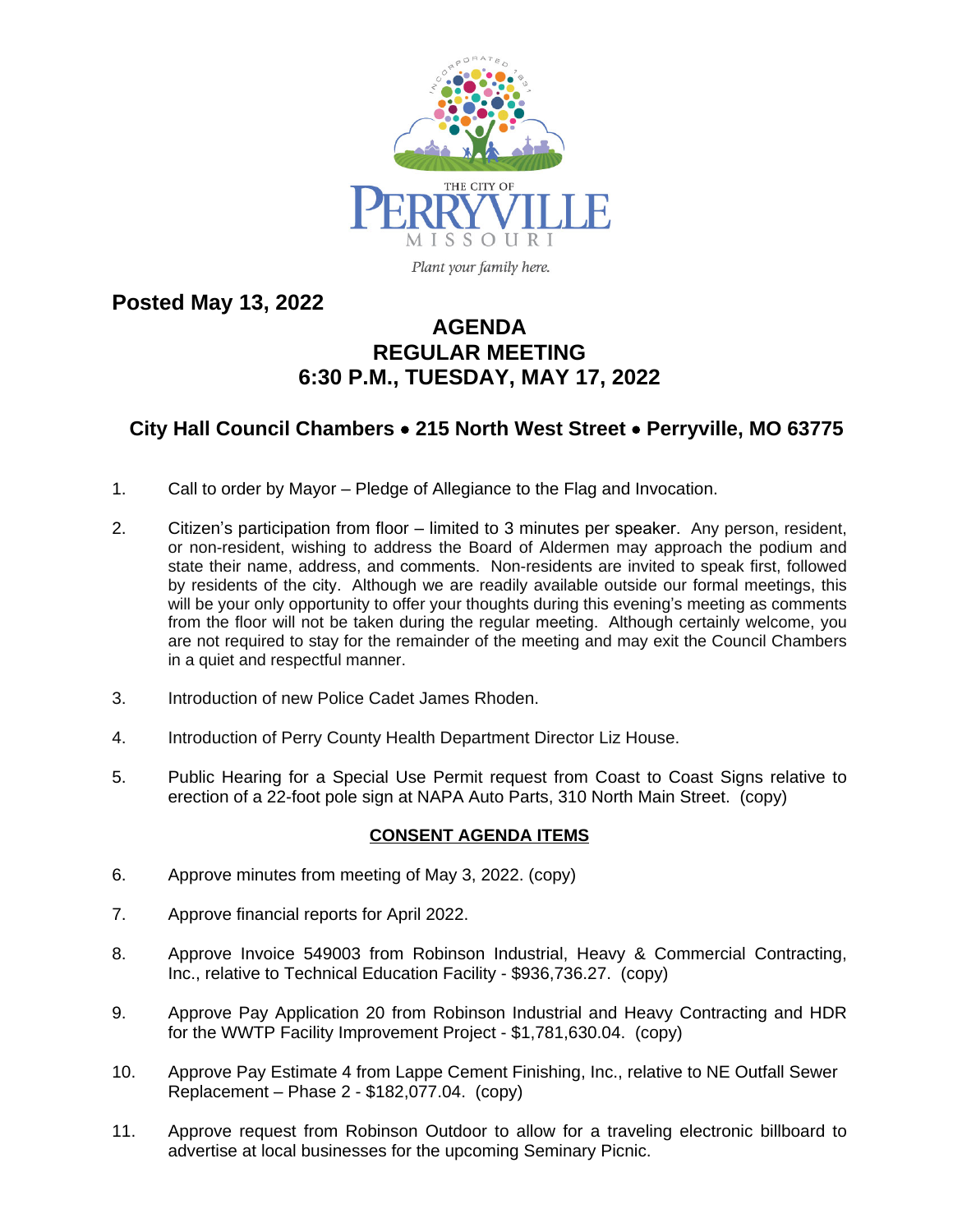- 12. Approve Downtown Festival request from the Downtown Revitalization Committee to host a series of St. Louis Blues Watch Parties at the Downtown Plaza in the event the Blues are in the Conference Finals and Stanley Cup Finals. (copy)
- 13. Approve design and placement of sidewalk for election entrance at Perry Park Center. (copy)
- 14. Approve request from Girl Scouts Abigail Hoff and Kara Hotop to install a 9 Square Game next to the multi-purpose court in the City Park. (copy) ([link](https://www.bing.com/videos/search?q=9+square+in+the+air+how+to+play&&view=detail&mid=0A1E2ED5A4EAA0BAC8960A1E2ED5A4EAA0BAC896&&FORM=VRDGAR&ru=%2Fvideos%2Fsearch%3Fq%3D9%2520square%2520in%2520the%2520air%2520how%2520to%2520play%26qs%3Dn%26form%3DQBVR%26%3D%2525eManage%2520Your%2520Search%2520History%2525E%26sp%3D-1%26pq%3D9%2520square%2520in%2520the%2520air%2520how%2520to%2520play%26sc%3D1-31%26sk%3D%26cvid%3DCF92455C7DC349DD98F1AB9603B18837))
- 15. Approve request from Republic-Monitor to post banners on city property congratulating 2022 Senior Classes. (copy)
- 16. Set Public Hearing date for a Special Use Permit request from Carisa Stark relative to installation of a sign at 207 North Jackson Street – June 7, 2022 @ 6:30 p.m. (copy)
- 17. Approve Mayor's appointment for : Park Board **Nick Little** - appointment to fulfill unexpired term of Clint Rice

## **END OF CONSENT AGENDA**

- 18. Decision regarding the Special Use Permit request from Coast to Coast Signs relative to erection of a 22-foot pole sign at NAPA Auto Parts, 310 North Main Street.
- 19. Bill No. 6290 for Ordinance No. 6507 Entering into an agreement with Premium Mechanical and Automation, Inc, relative to Perry Park Center HVAC Maintenance - second reading and final passage. (copy)
- 20. Bill No. 6291 for Ordinance No. 6508 Accepting easements from property owners abutting a sinkhole in the 1000 block of West St. Joseph Street - second reading and final passage. (copy)
- 21. Bill No. 6292 for Ordinance No. 6509 Entering into an agreement with Utility Safety & Design, Inc., relative to Engineering Model of Perryville Natural Gas System - second reading and final passage. (copy)
- 22. Bill No. 6293 for Ordinance No. 6510 Entering into a T-Hangar Rental Agreement with Travis Brown - second reading and final passage. (copy)
- 23. Bill No. 6294 for Ordinance No. 6511 Entering into an agreement with Jackson Street BrewCo, LLC, relative to the use of parking spaces for outdoor dining - second reading and final passage. (copy)
- 24. Bill No. 6295 for Ordinance No. 6512 Entering into updated agreement with Baer Engineering, LLC - second reading and final passage. (copy)
- 25. Bill No. 6296 for Expedite Ordinance No. 6513 Approving a Special Use Permit request from Coast to Coast Signs relative to erection of a 22-foot pole sign at NAPA Auto Parts, 310 North Main Street - first and second reading and final passage. (copy enclosed may be read by title only)